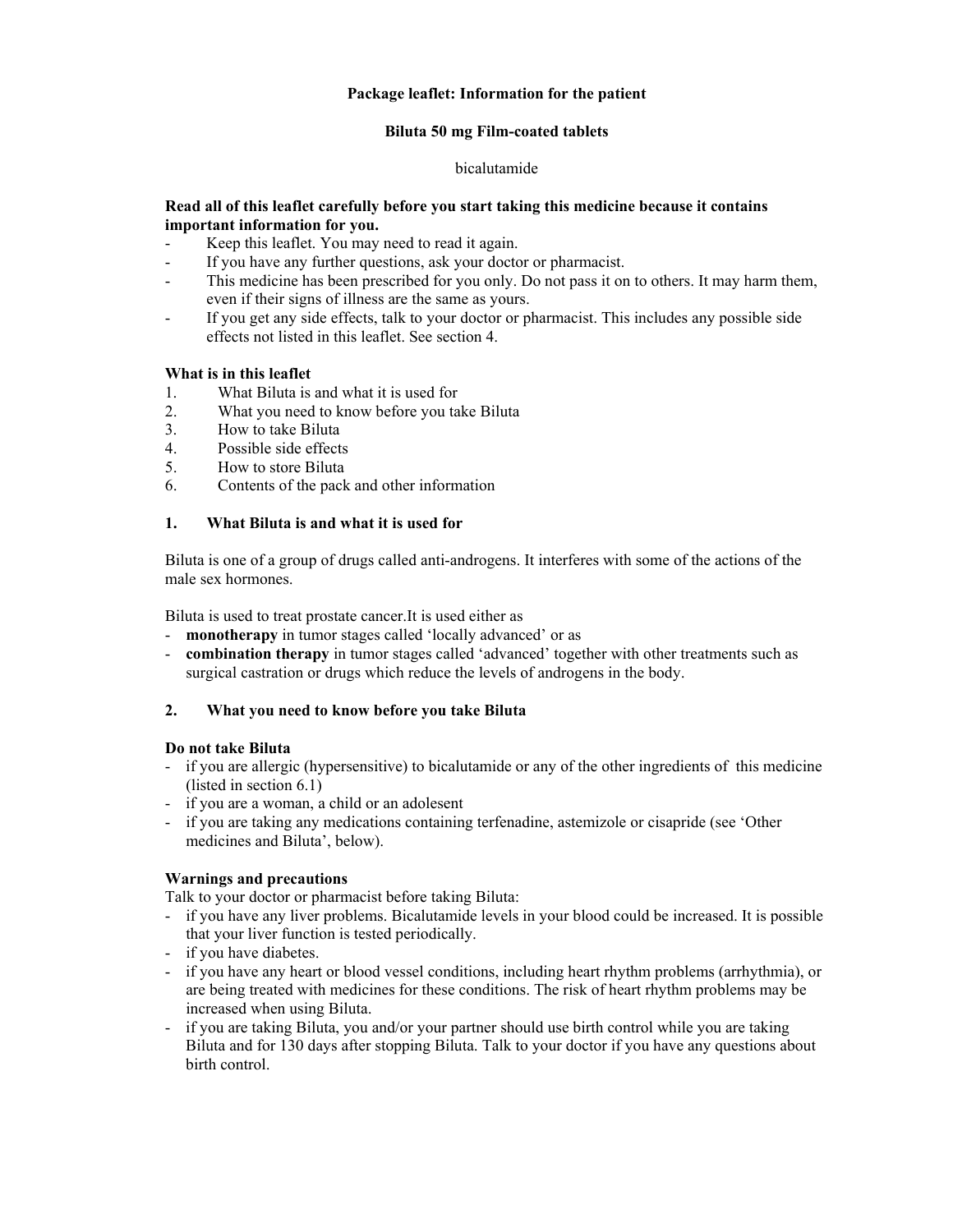## **Other medicines and Biluta**

Tell your doctor or pharmacist if you are taking, have recently taken or might take any other medicines. It is especially important to mention, if you are taking any of the following:

- terfenadine or astemizole (for hay fever or allergy) or cisapride (for stomach disorders). See 'Do not take Biluta'
- medicines taken by mouth to prevent blood clots (oral anti-coagulants)
- cyclosporin (used to suppress the immune system to prevent and treat rejection of a transplanted organ or bone marrow)
- calcium channel blockers (to treat high blood pressure or some heart conditions)
- cimetidine (to treat stomach ulcers)
- ketoconazole (used to treat fungal infections of the skin and nails)
- blood thinners or medicines to prevent blood clots. Your doctor may do blood tests before and during your treatment with Biluta.

Biluta might interfere with some medicines used to treat heart rhythm problems (e.g. quinidine, procainamide, amiodarone and sotalol) or might increase the risk of heart rhythm problems when used with some other drugs(e.g. methadone (used for pain relief and part of drug addiction detoxification), moxifloxacin (an antibiotic), antipsychotics used for serious mental illnesses).

## **Pregnancy, breast-feeding and fertility**

Biluta is not to be used by women. Biluta can lead to limited fertility or infertility for a period of time.

#### **Driving and using machines**

These tablets could make you feel dizzy or drowsy. If you are affected in this way you should not drive or operate machinery.

#### **Biluta contains lactose:**

If you have been told by your doctor that you have an intolerance to some sugars, contact your doctor before taking this medicinal product.

#### **Biluta contains sodium:**

This medicine contains less than 1 mmol sodium (23 mg) per dosage unit, that is to say essentially 'sodium-free'.

#### **3. How to take Biluta**

Always take Biluta exactly as your doctor has told you. Check with your doctor or pharmacist if you are not sure.

Depending on your condition, the usual dose is one 50 mg tablet daily (combination therapy), or three 50 mg tablets once daily (monotherapy).

- Swallow the tablets whole with a drink of water.
- You can take these tablets with or without food.
- Try to take your tablets at the same time each day.

#### **If you take more Biluta than you should**

Tell your doctor or contact your nearest hospital casualty department immediately. If possible, take your tablets or the box with you to show the doctor what you have taken.

## **If you forget to take Biluta**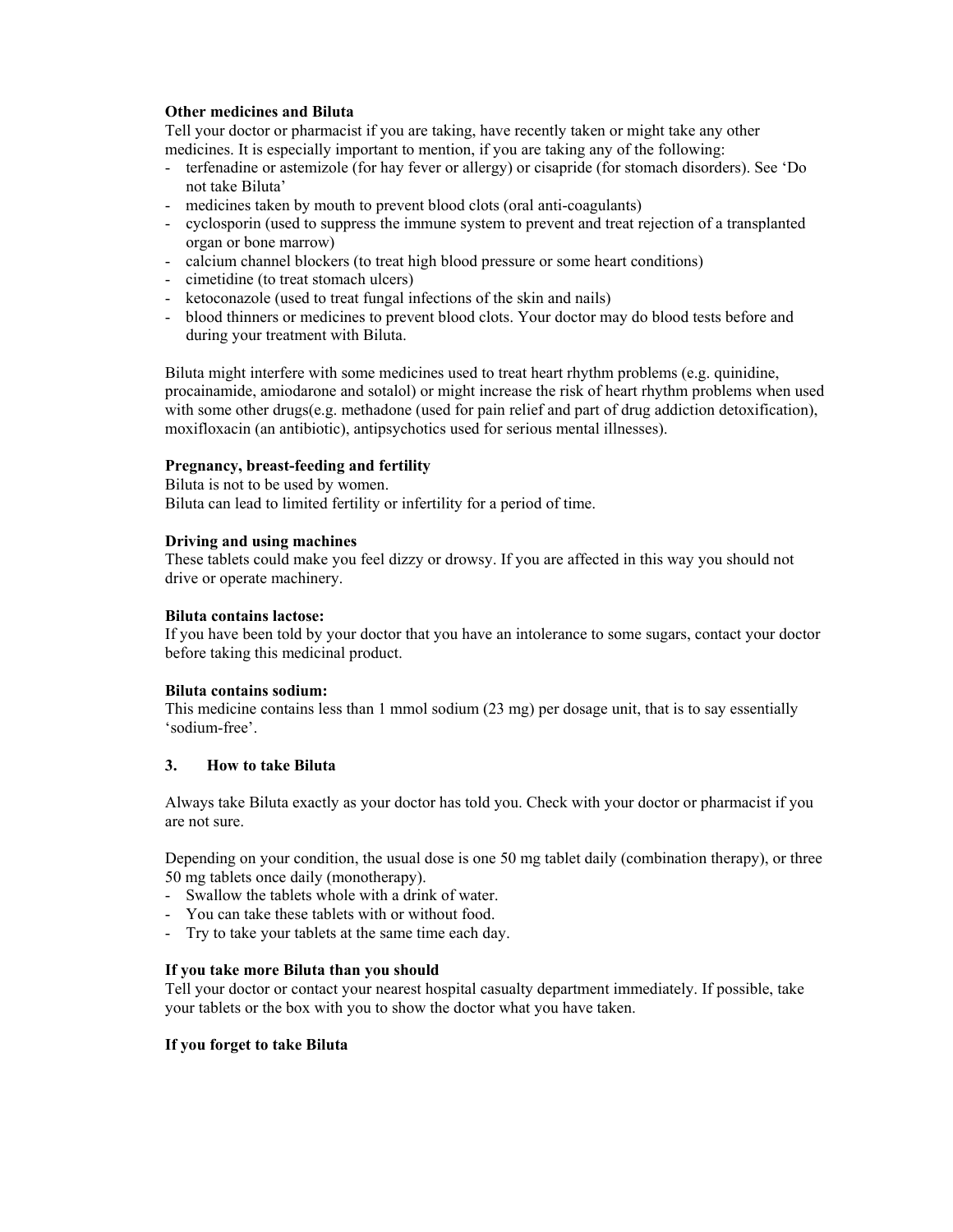If you forget to take your medicine, take your dose when you remember and then take your next dose at the usual time. Do not take a double dose to make up for a forgotten tablet.

## **If you stop taking Biluta**

Do not stop taking your tablets, even if you are feeling well, unless your doctor tells you.

If you have any further questions on the use of this medicine, ask your doctor or pharmacist.

#### **4. Possible side effects**

Like all medicines, this medicine can cause side effects, although not everybody gets them.

#### **Serious side effects:**

#### **You should contact your doctor straight away if you notice any of the following serious side effects.**

**Common serious side effects** (may affect up to 1 in 10 people):

• Yellowing of the skin or whites of the eyes caused by liver problems or in rare cases (may affect up to 1 in 1,000 people) liver failure.

#### **Uncommon serious side effects** (may affect up to 1 in 100 people)

- Serious allergic reaction which causes swelling of the face or throat, or severe itching of the skin with raised lumps.
- Serious breathlessness, or sudden worsening of breathlessness, possibly with a cough or fever. Some patients taking Biluta get an inflammation of the lungs called interstitial lung disease.

#### **Not known** (frequency can not be estimated from the available data):

• Changes in ECG (QT prolongation).

## **Other side effects:**

The frequency of some side effects depends on if Biluta is used in combination therapy or in monotherapy.

**Very common side effects** (may affect more than 1 in 10 people):

- tender or enlarged breast tissue
- weakness
- skin rash very common in monotherapy but common (may affect up to 1 in 10 people) in combination therapy
- reduction in red blood cells which can make the skin pale and cause weakness or breathlessness.

Very common in combination therapy but common in monotherapy are:

- hot flushes
- dizziness
- abdominal pain, constipation, nausea (feeling sick)
- oedema
- blood in urine.

## **Common side effects** (may affect up to 1 in 10 people):

- loss of appetite
- decreased libido
- problems getting an erection (erectile dysfunction)
- depression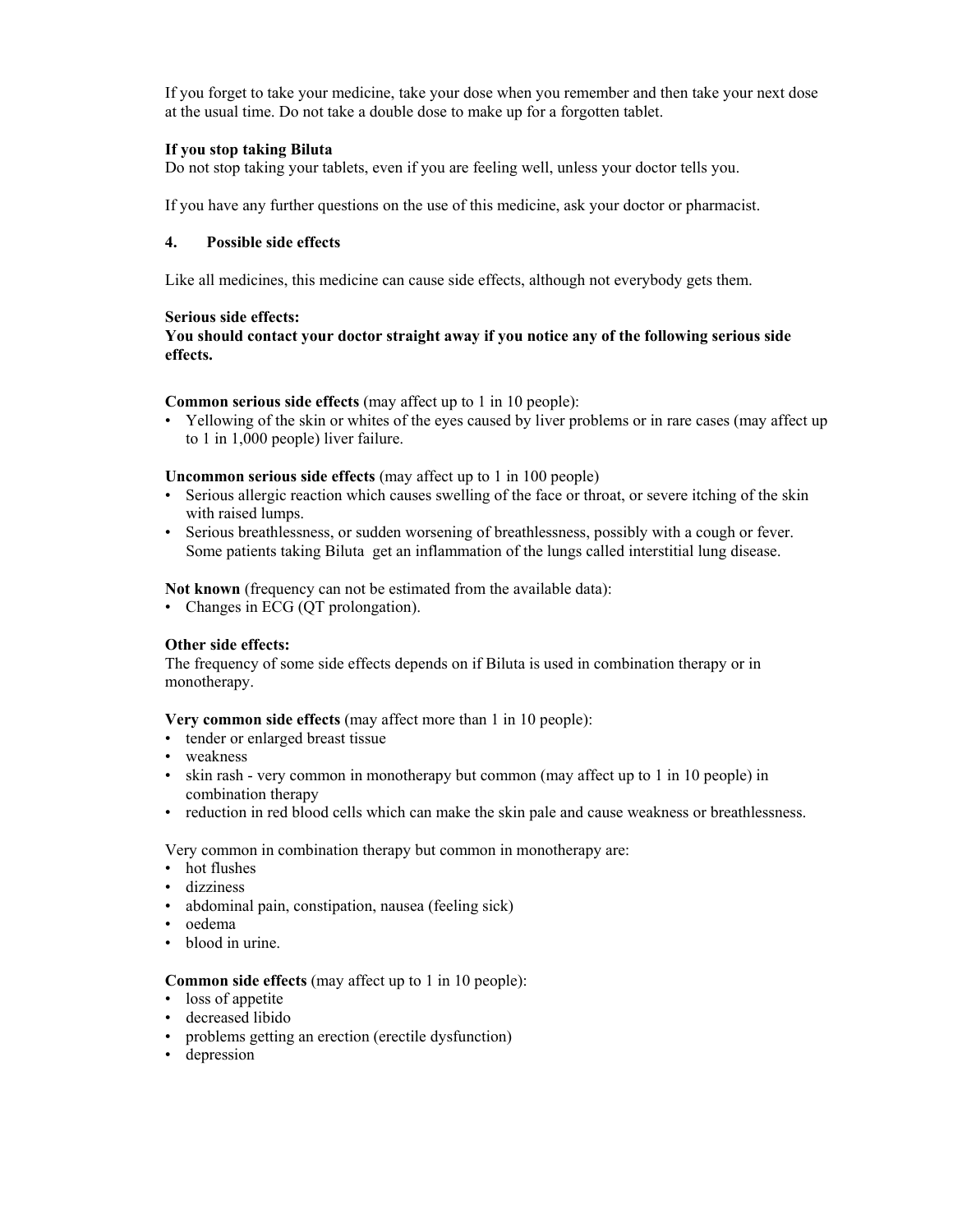- drowsiness
- somnolence
- indigestion, flatulence (wind)
- hair loss, excessive body hair
- dry skin, itching
- increased weight
- blood tests which show changes in the way the liver is working
- heart attack, heart failure
- chest pain.

**Rare** (may affect up to 1 in 1,000 people):

• increased skin sensitivity to sunlight.

#### **Reporting side effects**

If you get any side effects, talk to your doctor or pharmacist. This includes any possible side effects not listed in this leaflet. You can also report side effects directly via HPRA Pharmacovigilance, Earlsfort Terrace, IRL - Dublin 2; Tel: +353 1 6764971; Fax: +353 1 6762517. Website: www.hpra.ie; E-mail: medsafety@hpra.ie. By reporting side effects, you can help provide more information on the safety of this medicine.

#### **5. How to store Biluta**

Keep this medicine out of the sight and reach of children.

Do not use this medicine after the expiry date which is stated on the carton and blister after "EXP". The expiry date refers to the last day of that month.

Do not store above 25<sup>o</sup>C.

Do not throw away any medicines via wastewater or household waste. Ask your pharmacist how to throw away medicines you no longer use. These measures will help protect the environment.

#### **6. Contents of the pack and other information**

#### **What Biluta contains**

- The active substance is bicalutamide.
- Each film-coated tablet contains 50 mg of bicalutamide.
- The other ingredients are: *Tablet core:* lactose monohydrate, sodium starch glycolate Type A, povidone K30 (E1201), maize starch and magnesium stearate (E572). *Tablet coating:* methylcellulose, titanium dioxide (E171) and triacetin (E1518).

#### **What Biluta looks like and contents of the pack**

White and round film-coated tablet with a diameter of approximately 7 mm.

The carton boxes with PVC/Aclar//Al blisters may contain 10, 28, 30, 56, 84, 90 or 100 film-coated tablets.

The carton boxes with unit dose PVC/Aclar//Al blisters may contain 100 film-coated tablets.

Not all pack sizes may be marketed.